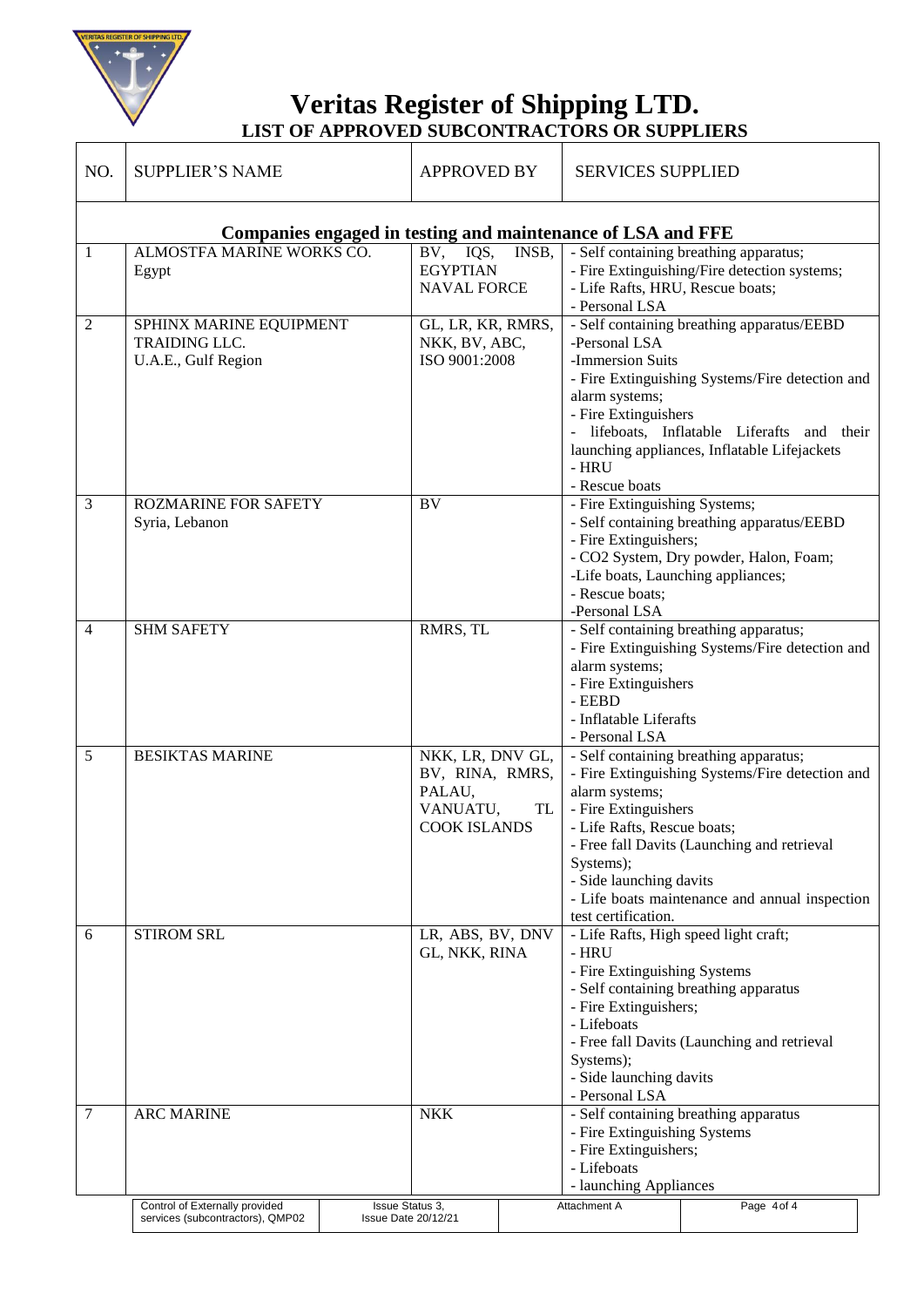| 8  | <b>KAMACO</b>                  | BV, DBS, IRS, INSB    | - Self containing breathing apparatus;<br>- Fire Extinguishing Systems/Fire detection and<br>alarm systems;                                                                                                                                                                            |
|----|--------------------------------|-----------------------|----------------------------------------------------------------------------------------------------------------------------------------------------------------------------------------------------------------------------------------------------------------------------------------|
|    |                                |                       | - Fire Extinguishers<br>- Servicing and maintenance of liferafts<br>- hydrostatic release units                                                                                                                                                                                        |
| 9  | MARINE MAINTENANCE SERVICE     | BV, RMRS              | - Self containing breathing apparatus/EEBD<br>- Personal LSA<br>- Immersion Suits<br>- Fire Extinguishing Systems/Fire detection and<br>alarm systems;<br>- Fire Extinguishers<br>- Life Rafts, Rescue boats;                                                                          |
|    |                                |                       | - Side launching davits<br>- Life boats maintenance and annual inspection<br>test certification.<br>- UTM                                                                                                                                                                              |
| 10 | SC SOLAS MARINE ROM SRL        | BV, DNV-GL, NKK       | - Life Rafts, Rescue boats;<br>- Life boats maintenance and annual inspection<br>test certification.<br>- Launching Appliance, On-load Release Gears<br>- Davit-Launched Liferafts Release Hooks                                                                                       |
| 11 | <b>ANTEY MARINE LLC</b>        | <b>RMRS</b>           | - Self containing breathing apparatus/EEBD<br>- Personal LSA<br>- Immersion Suits<br>- Fire Extinguishing Systems/Fire detection and<br>alarm systems;<br>- Fire Extinguishers<br>- Life Rafts, Rescue boats;<br>- Life boats maintenance and annual inspection<br>test certification. |
| 12 | <b>AVES LLC</b>                | RMRS, RRR, RF         | - Self containing breathing apparatus/EEBD<br>-Personal LSA<br>-Immersion Suits<br>- Fire Extinguishing Systems/Fire detection and<br>alarm systems;<br>- Fire Extinguishers                                                                                                           |
| 13 | <b>ALEX MARINE</b>             | IQS, IRS              | - Self containing breathing apparatus/EEBD<br>-Personal LSA<br>-Immersion Suits<br>- Fire Extinguishing Systems/Fire detection and<br>alarm systems;<br>- Fire Extinguishers<br>- Life Rafts, Rescue boats;<br>- Life boats maintenance and annual inspection<br>test certification.   |
| 14 | <b>SBC DENIZCILIK</b>          | BV, NKK, FQC, IBS     | - Self containing breathing apparatus/EEBD<br>-Personal LSA<br>-Immersion Suits<br>- Fire Extinguishing Systems/Fire detection and<br>alarm systems;<br>- Fire Extinguishers<br>- Life Rafts, Rescue boats;<br>- Life boats maintenance and annual inspection<br>test certification.   |
| 15 | SHANGHAI SAFETEC MARINE        | <b>NKK</b>            | -HRU<br>-Inflatable LR<br>-Inflatable LJ                                                                                                                                                                                                                                               |
| 16 | <b>BLUE OCEAN FOR SAFETY</b>   | <b>NKK</b>            | - Self containing breathing apparatus/EEBD<br>- Fire Extinguishing Systems/Fire detection and<br>alarm systems;                                                                                                                                                                        |
|    | Control of Externally provided | $P_{0010}$ $P_{1010}$ | $A$ <sup>#n</sup> ophmon <sup>+</sup> $A$                                                                                                                                                                                                                                              |

| Control of Externally provided        | <b>Issue Status 3.</b>     | Attachment A | Page 4of 4 |
|---------------------------------------|----------------------------|--------------|------------|
| . QMP02<br>services (subcontractors), | <b>Issue Date 20/12/21</b> |              |            |